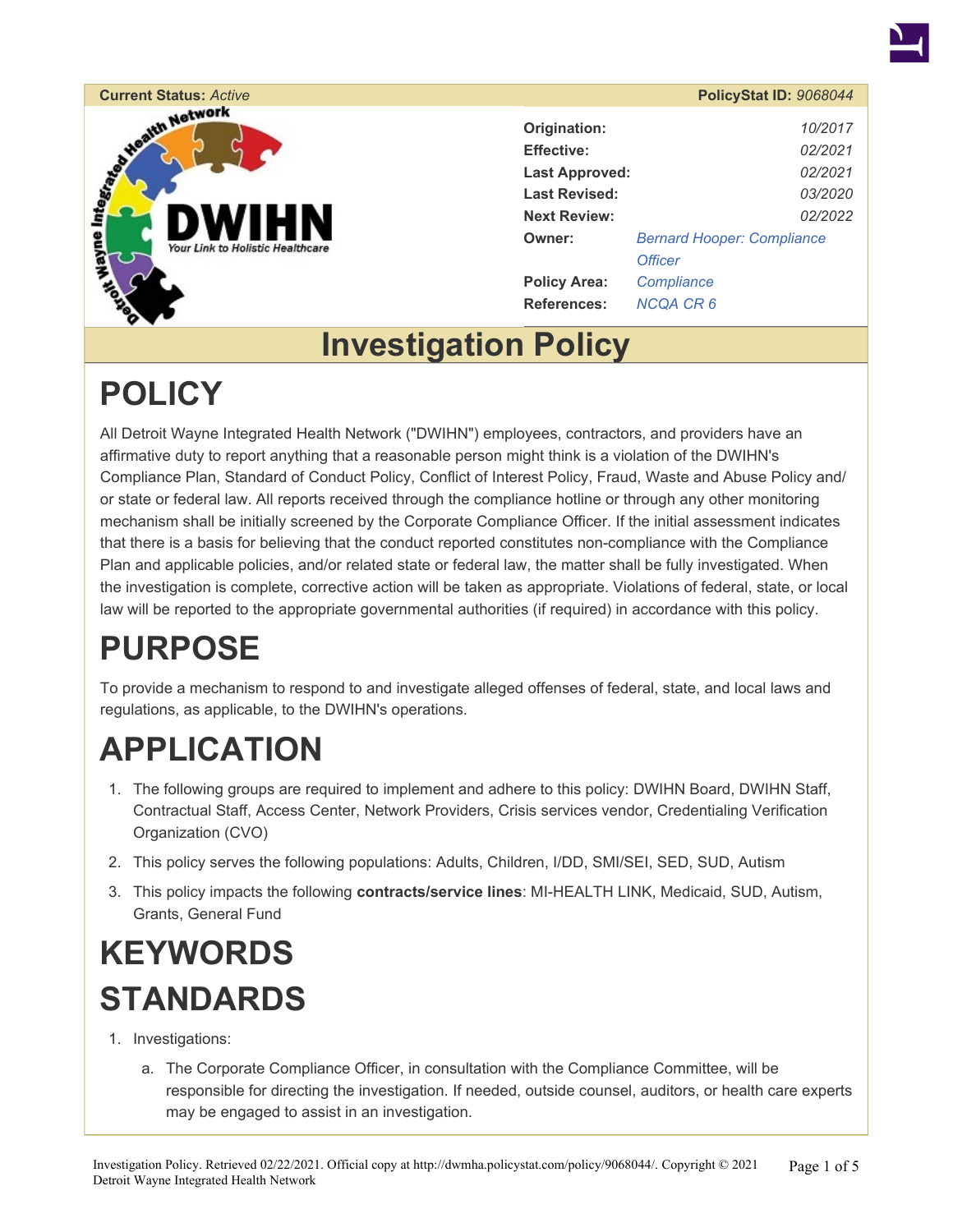- b. If the alleged violation is suspected to be a felony, or if criminal conduct may have occurred by an DWIHN employee, outside counsel will be retained by the DWIHN's General Counsel to conduct the investigation. Attorney-client privilege will apply. Outside counsel will meet with the Corporate Compliance Officer and/or the Compliance Committee prior to the investigation to determine: steps of the investigation, time frame for the investigation, and provision of periodic updates. Outside counsel will provide the final privileged report to General Counsel, Corporate Compliance Officer and/or the Compliance Committee. The Corporate Compliance Officer will share the information with the President and CEO and with the Board of Directors, if there is a verification that a crime was committed.
- c. The investigation will be commenced within five (5) office days following the receipt of the report, information, or complaint regarding the potential non-compliance.
- d. If a cursory investigation (prior to completion) reveals that the violation may require the DWIHN to report the conduct to federal, state or local authorities as required by law, the Corporate Compliance Officer will notify the DWIHN's CEO, Compliance Committee and Board Chair as soon as reasonably possible.
- e. Persons involved in or having knowledge of the potential non-compliance will be interviewed. In addition, documents may not be destroyed and the Corporate Compliance Officer will take appropriate steps to prevent the destruction of evidence, documents or other evidence related to the investigation.
- f. As needed, the Corporate Compliance Officer may request assistance from the staff of any division of the DWIHN to assist with the investigation or provide subject-matter expertise.
- g. During investigations of any DWIHN staff, such persons may be temporarily relieved of job responsibilities related to the alleged violation. When the investigation is complete, the employee will either be returned to work or will be disciplined, if the result of the investigation demonstrates a violation, in accordance with the DWIHN's Human Resource Manual or respective collective bargaining agreements, if applicable.
- h. Records of the investigation may include (depending on the situation) the following information: documentation of the alleged violation, a description of the investigative process, copies of interview notes, copies of key documents, a log of the witnesses interviewed, a log of the documents reviewed, the results of the investigation, disciplinary action taken, and any corrective action plan implemented.
- i. All DWIHN employees will be subject to disciplinary action for failure to comply with ethical standards or legal requirements. Any violation of law or DWIHN policy or procedures related to the Compliance Plan will result in appropriate sanctions as outlined in the DWIHN's Human Resource Manual.
- j. A final summary report/findings of non-compliant conduct will be provided to the Compliance Committee. The report will be prepared by the Corporate Compliance Officer. This report will include: the initial report or complaint, the results of the investigation, recommended corrective actions (if applicable), reports made to governmental agencies, and recommended disciplinary action (if applicable). If the Compliance Committee authorizes, the DWIHN Board, specifically the Program Compliance Committee, will be provided with the summary report as a part of their regular Compliance Report.
- 2. Corrective Action Plan (CAP):
	- a. A CAP will be a developed by the division or external provider that had responsibility for managing or administering the services that resulted in the violation. Corrective action may include: referral to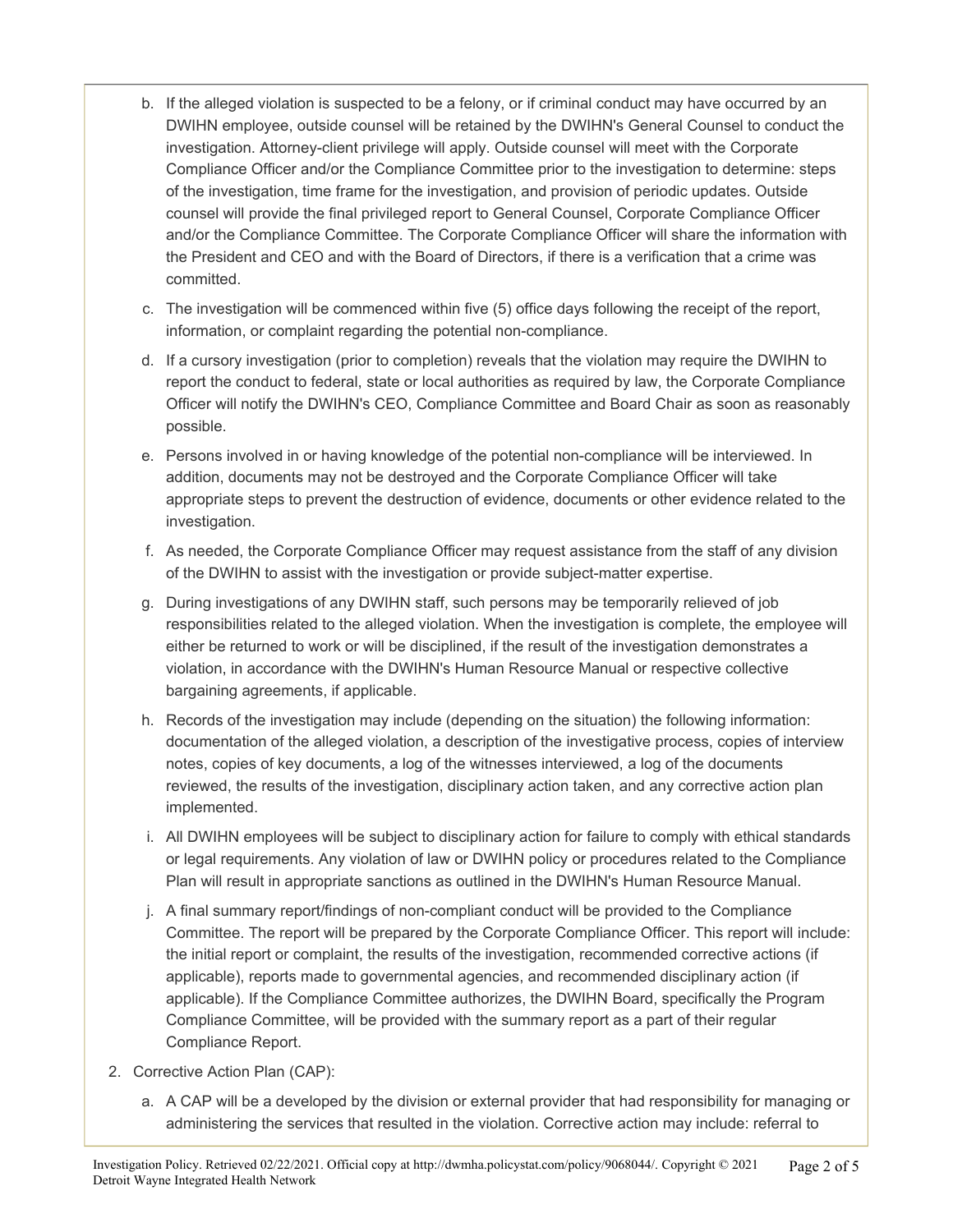criminal and/or civil law enforcement authorities having jurisdiction over such matter, reports to the Government, submission of any overpayments (if applicable), appropriate education or training, and/ or appropriate disciplinary action.

b. If an investigation determines that an overpayment has been made, the overpayment will be repaid within thirty (30) days of the completion of the investigation. Repayment will be made as described in federal and state Medicare and Medicaid guidelines.

## **QUALITY ASSURANCE/IMPROVEMENT**

DWIHN shall review and monitor contractor adherence to this policy as one element in its network management program, and as one element of the QAPIP Goals and Objectives.

The quality improvement programs of direct contractors and their subcontractors must include measures for both the monitoring of and the continuous improvement of the programs or processes described in this policy.

# **COMPLIANCE WITH ALL APPLICABLE LAWS**

DWIHN staff, contractors, and subcontractors are bound by all applicable local, state and federal laws, rules, regulations and policies, all federal waiver requirements, state and county contractual requirements, policies, and administrative directives, as amended.

# **LEGAL AUTHORITY**

Michigan Department of Health and Human Services Medicaid Provider Manual (in effect, and as as amended)

# **RELATED POLICIES**

- 1. Compliance Plan
- 2. Conflict of Interest Policy
- 3. Claims Verification Policy
- 4. Fraud Waste and Abuse Policy
- 5. Standard of Conduct Policy

## **RELATED DEPARTMENTS**

- 1. Administration
- 2. Claims Management
- 3. Clinical Practice Improvement
- 4. Compliance
- 5. Customer Service
- 6. Information Technology
- 7. Integrated Health Care
- 8. Legal
- 9. Managed Care Operations
- 10. Management & Budget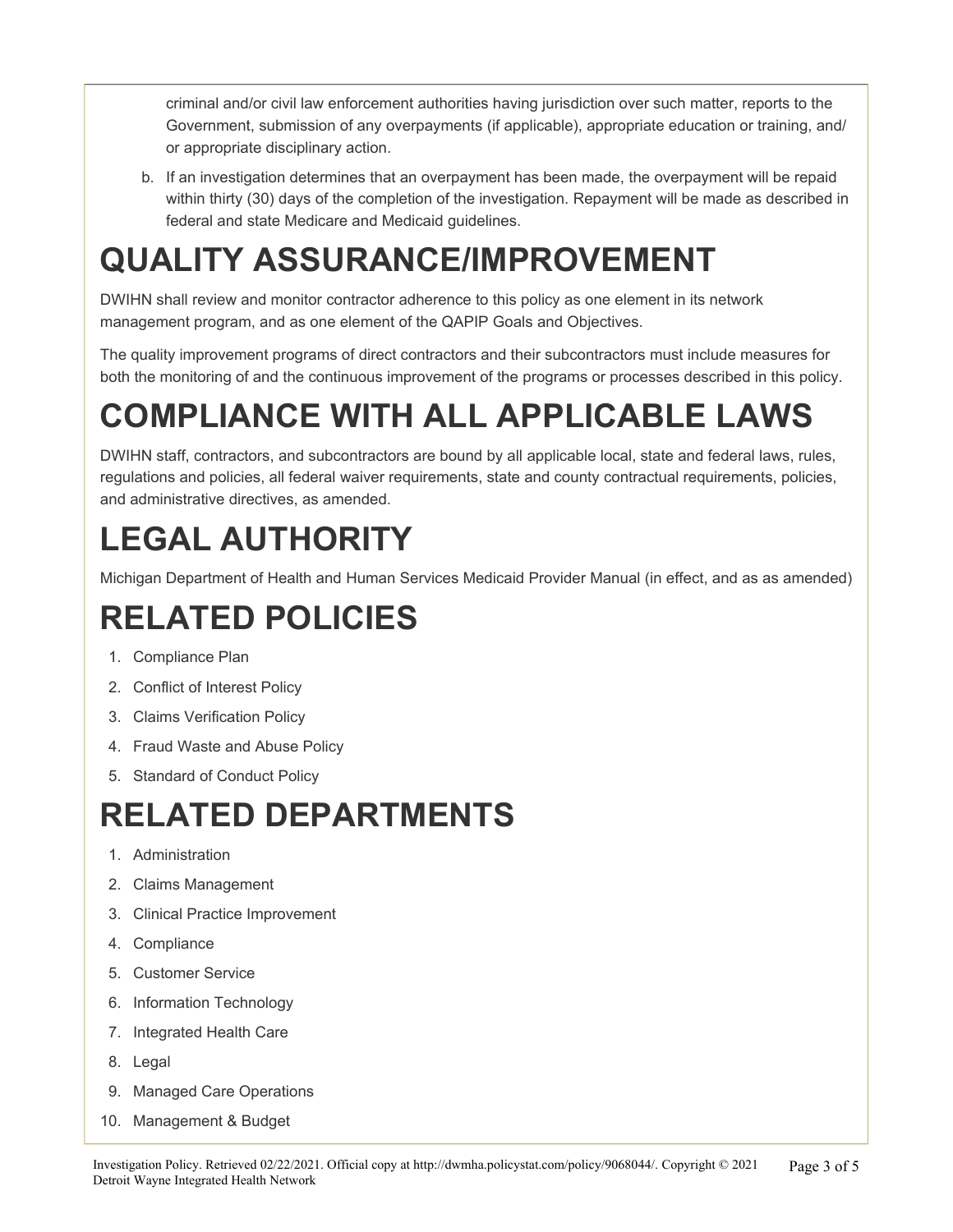|  | 11. | Purchasing |
|--|-----|------------|
|--|-----|------------|

- 12. Quality Improvement
- 13. Recipient Rights
- 14. Substance Use Disorders

### **CLINICAL POLICY**

### NO

### **INTERNAL/EXTERNAL POLICY**

EXTERNAL

### **Attachments**

No Attachments

### **Approval Signatures**

| Approver                  | Date    |
|---------------------------|---------|
| Eric Doeh: Deputy CEO/COO | 02/2021 |

| Investigation Relieve Returned 00/00/0001 Official sense of letter//dynalse noticerate semination/0060044/ Convuisht @ 0001 |  | $\mathbf{D}$ $\mathbf{A}$ $\mathbf{C}$ |
|-----------------------------------------------------------------------------------------------------------------------------|--|----------------------------------------|
|                                                                                                                             |  |                                        |
|                                                                                                                             |  |                                        |
|                                                                                                                             |  |                                        |
|                                                                                                                             |  |                                        |
|                                                                                                                             |  |                                        |
|                                                                                                                             |  |                                        |
|                                                                                                                             |  |                                        |
|                                                                                                                             |  |                                        |